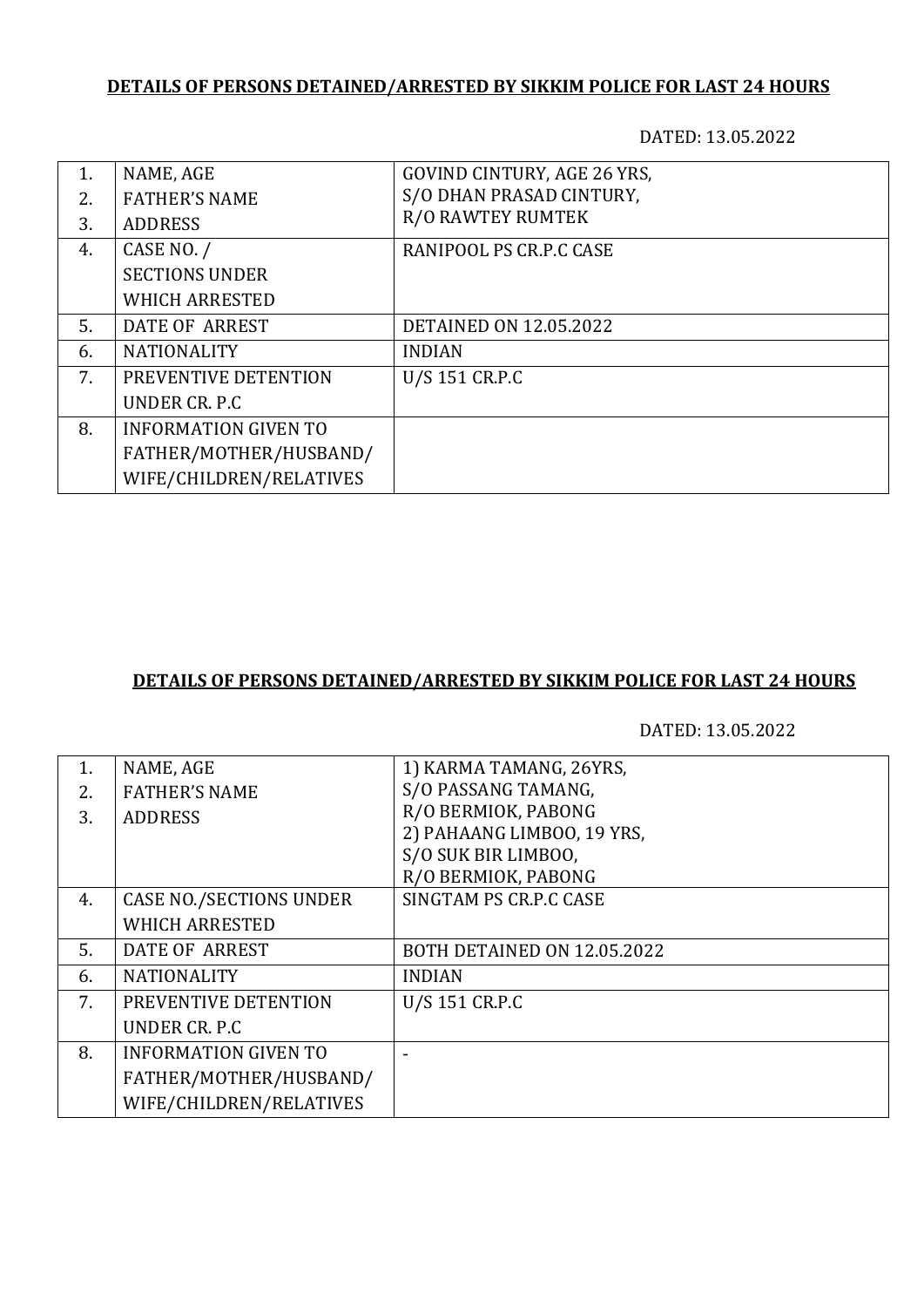#### **DETAILS OF PERSONS DETAINED/ARRESTED BY SIKKIM POLICE FOR LAST 24 HOURS**

DATED: 13.05.2022

| 1. | NAME, AGE                   | ROHIT SHARMA, 22 YEARS,       |
|----|-----------------------------|-------------------------------|
| 2. | <b>FATHER'S NAME</b>        | S/O BINOD SHARMA,             |
| 3. | <b>ADDRESS</b>              | R/O SICHEY, GANGTOK, SIKKIM   |
| 4. | CASE NO. /                  | <b>SADAR PS CR.P.C CASE</b>   |
|    | <b>SECTIONS UNDER</b>       |                               |
|    | <b>WHICH ARRESTED</b>       |                               |
| 5. | DATE OF ARREST              | <b>DETAINED ON 12.05.2022</b> |
| 6. | <b>NATIONALITY</b>          | <b>INDIAN</b>                 |
| 7. | PREVENTIVE DETENTION        | (II) U/S 41 CR. PC            |
|    | UNDER CR. P.C.              |                               |
| 8. | <b>INFORMATION GIVEN TO</b> |                               |
|    | FATHER/MOTHER/HUSBAND/      |                               |
|    | WIFE/CHILDREN/RELATIVES     |                               |

### **DETAILS OF PERSONS DETAINED/ARRESTED BY SIKKIM POLICE FOR LAST 24 HOURS**

DATED: 13.05.2022

| 1. | NAME, AGE                   | SUJAN LEPCHA, 24 YEARS        |
|----|-----------------------------|-------------------------------|
| 2. | <b>FATHER'S NAME</b>        | S/O SANTOSH LEPCHA            |
| 3. | <b>ADDRESS</b>              | R/O BASILAKHA                 |
|    |                             | A/P MAJHITAR, RANGPO          |
| 4. | CASE NO. /                  | RANGPO PS CR.P.C CASE         |
|    | <b>SECTIONS UNDER</b>       |                               |
|    | <b>WHICH ARRESTED</b>       |                               |
| 5. | DATE OF ARREST              | <b>DETAINED ON 12.05.2022</b> |
| 6. | <b>NATIONALITY</b>          | <b>INDIAN</b>                 |
| 7. | PREVENTIVE DETENTION        | U/S 151 CR.P.C                |
|    | UNDER CR. P.C.              |                               |
| 8. | <b>INFORMATION GIVEN TO</b> |                               |
|    | FATHER/MOTHER/HUSBAND/      |                               |
|    | WIFE/CHILDREN/RELATIVES     |                               |